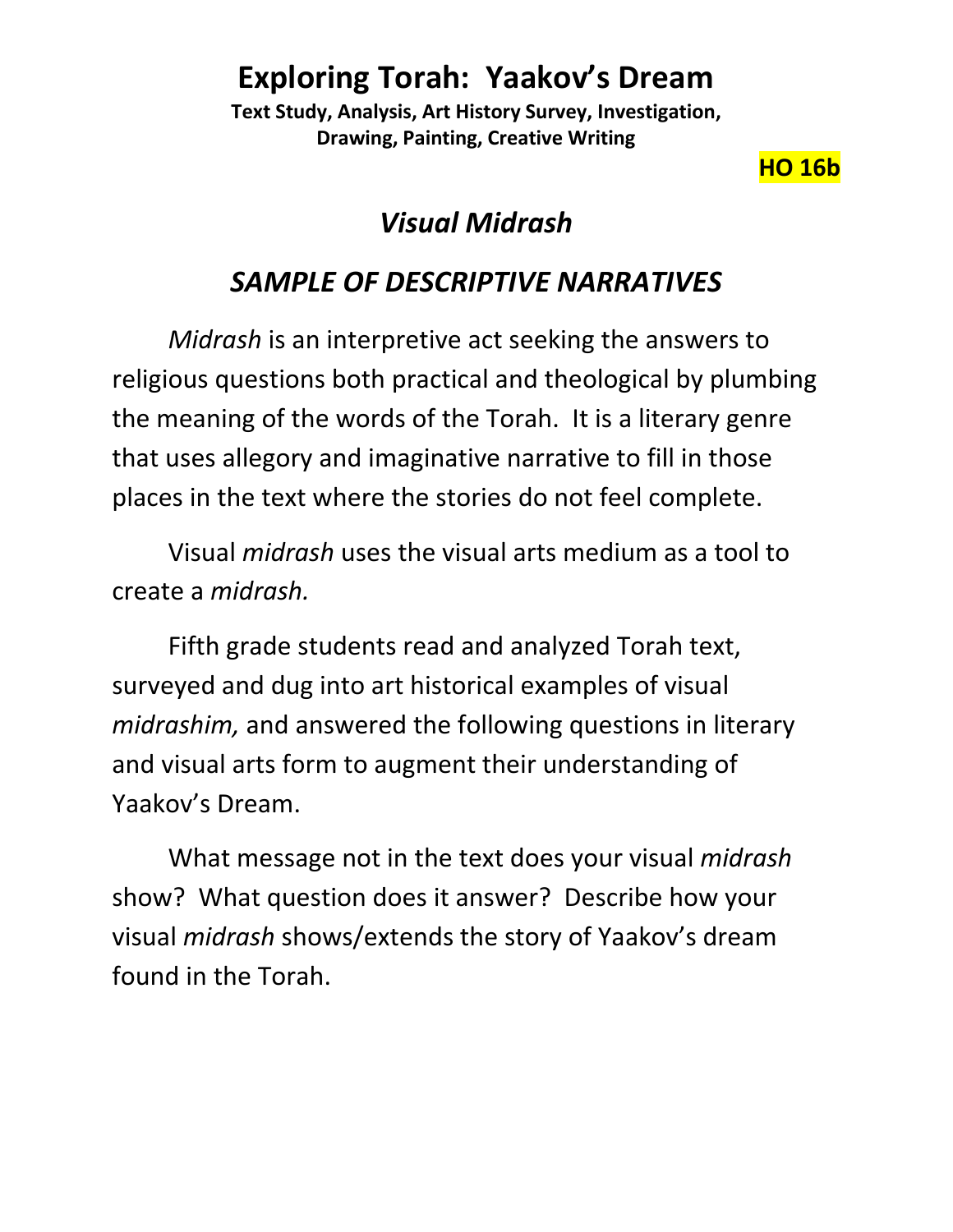**Text Study, Analysis, Art History Survey, Investigation, Drawing, Painting, Creative Writing**

#### BB – 5<sup>th</sup> grade student

Yaakov's dream is so important that every creature can see it if they go by. The reason there are cacti instead of a ladder, and flies instead of angels is because if a creature goes by and sees the dream they might freak out if they saw angels going up a ladder. Only Yaakov can see what God is trying to show.

### JB - 5<sup>th</sup> grade student

My picture brings up the question, why did the angels have to climb if they have wings? My picture shows that some angels were punished and to get to G-d they have to climb a rocky and sharp cliff to get back to G-d. G-d is showing this to Yaakov because it means if Yaakov disobeys G-d, he will suffer too.

### AM – 5<sup>th</sup> grade student

Yaakov is sleeping and he has an amazing dream. There are angels walking up and down a ladder, but the angels are walking up first. They are not going down first. So, why aren't they going down first? It's because they have completed their mission of protecting Yaakov so they are going up. Then new angels are going down.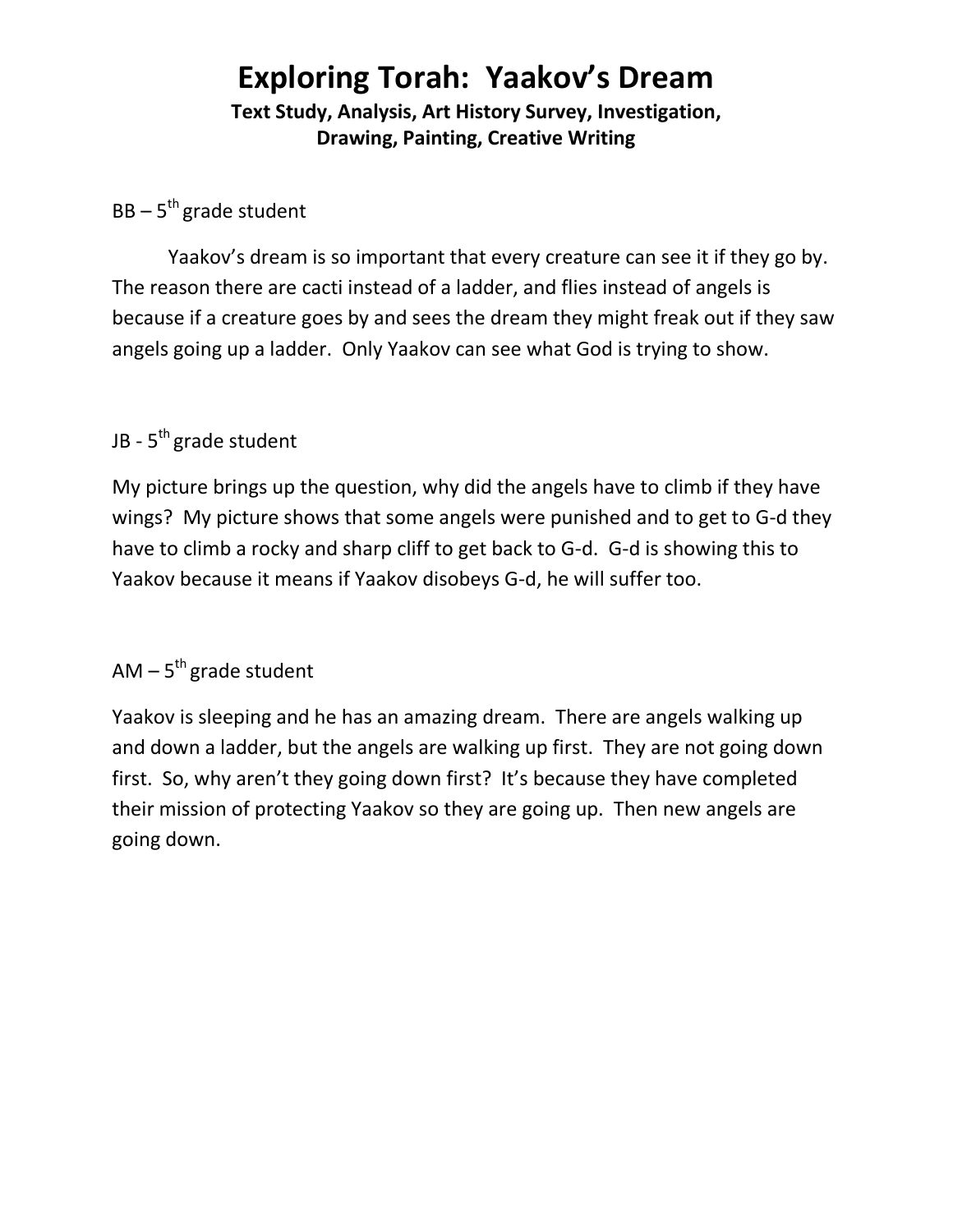**Text Study, Analysis, Art History Survey, Investigation, Drawing, Painting, Creative Writing**

## IB - 5<sup>th</sup> grade student

What I tried to show in the picture is that the dream was his mind's act of juggling problems. The angels going up show his relaxed side because they don't need to hold on so much. The ones going down represent his stressed side since they all have to hold all the way on. Also it has God because he represents his brain, and that he doesn't know what to do. The reason angels and God are used as the symbols is because his Dad and Grandpa thought they saw God.

## RC - 5<sup>th</sup> grade student

My visual *midrash* shows Yaakov dreaming about the ladder. The ladder has 18 steps which symbolize *Chai* (life), and Yaakov knows his brother won't kill him. There is an angel with it's hands on Yaakov's head, like it is giving him a blessing.

### JC - 5<sup>th</sup> grade student

This picture explains what happened in Jacob's dream. The angels are climbing Jacob's mental ladder. G-d gloats beside Jacob and blesses him for his journey across the desert. Some of the angles reach G-d's cloud and called for more angels to take their place.

# RZ - 5<sup>th</sup> grade student

Jacob is sleeping on the ground with a stone and the angels are going up and down giving a message to Jacob.